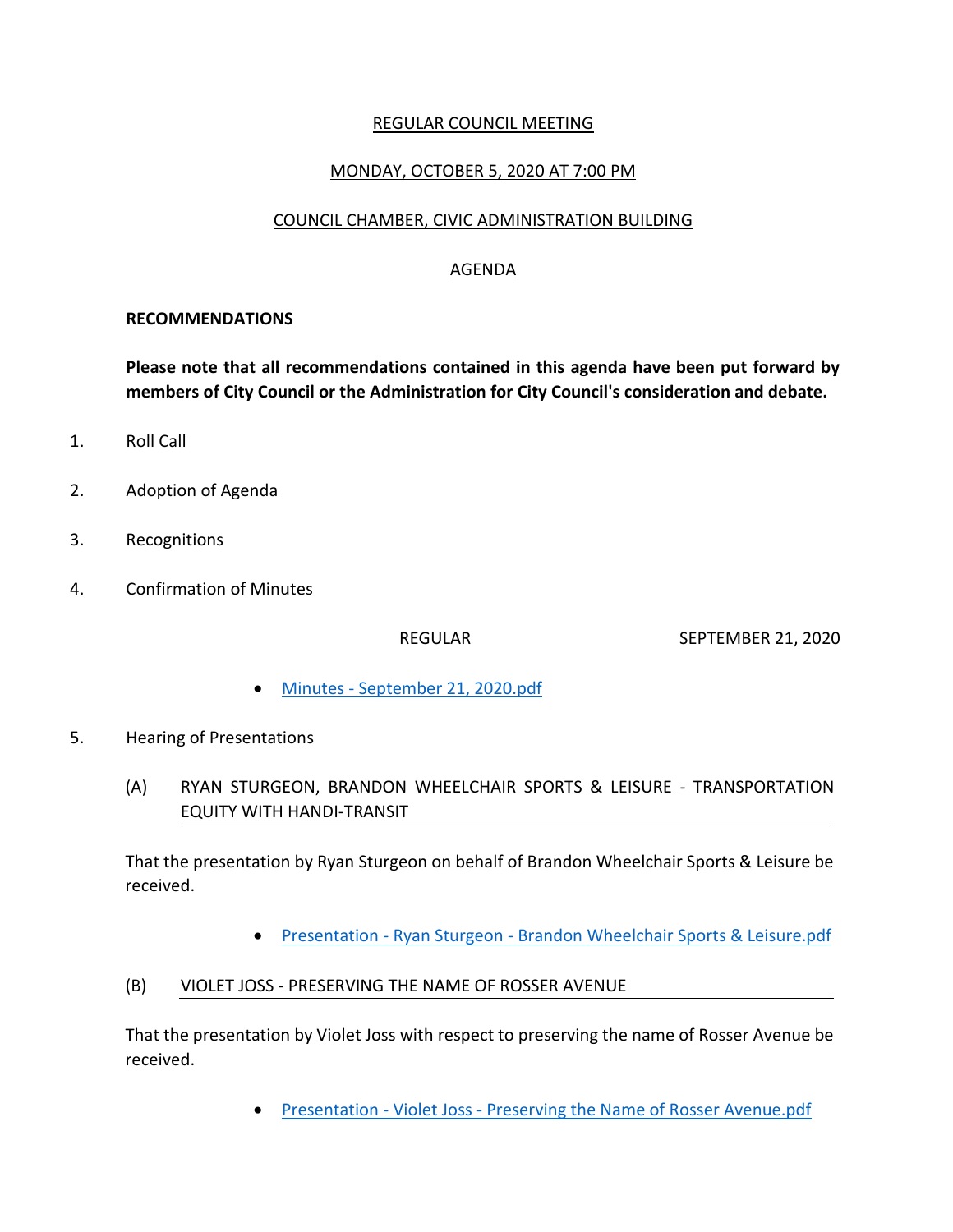6. Community Comments/Feedback

The public is invited to come forward to the podium to ask questions on any item appearing on the agenda for this evening's meeting. A total of 15 minutes will be allowed for this question period.

- 7. Hearing of Delegations
	- (A) DEIRDRE CHISHOLM, EXECUTIVE DIRECTOR, AGSM CONTINUATION OF GRANT SUBSIDY FOR ART GALLERY OF SOUTHWESTERN MANITOBA

That the presentation by Deirdre Chisholm, Executive Director, AGSM, with respect to the continuation of the grant subsidy for the Art Gallery of Southwestern Manitoba be received.

- Delegation Deirdre Chisholm [Art Gallery of Southwestern Manitoba.pdf](https://paperlesscouncil.brandon.ca/attachments/A_2020/HOD_RNPZMCQTUHERGRRAYPILHECRQXSJYNJELOPMAOTAQSCWILBBWFS_Delegation%20-%20Deirdre%20Chisholm%20-%20Art%20Gallery%20of%20Southwestern%20Manitoba.pdf)
- 8. Public Hearing
- 9. Communications & Petitions
- 10. Committee Reports
	- (A) KEYSTONE CENTRE VERBAL OCTOBER 5, 2020
	- (B) AUDIT AND FINANCE COMMITTEE VERBAL OCTOBER 5, 2020
- 11. Enquiries
- 12. Announcements
- 13. General Business
	- (A) RENT OFFSETTING GRANT TO ART GALLERY OF SOUTHWESTERN MANITOBA 710 ROSSER AVENUE

That the lease agreement executed between The City of Brandon and The Art Gallery of Southwestern Manitoba for a portion of the property located at 710 Rosser Avenue, and to expire at the end of 2024, include a grant in an amount equal to 100% of the annual rental payment.

[Rent Offsetting Grant to AGSM for 710 Rosser Avenue.pdf](https://paperlesscouncil.brandon.ca/attachments/A_2020/GEN_PSJPKLKYGXAAHIVNHTVGADUHXHLPNAINCIPPJKLRQDFFTMMGNGG_Rent%20Offsetting%20Grant%20to%20AGSM%20for%20710%20Rosser%20Avenue.pdf)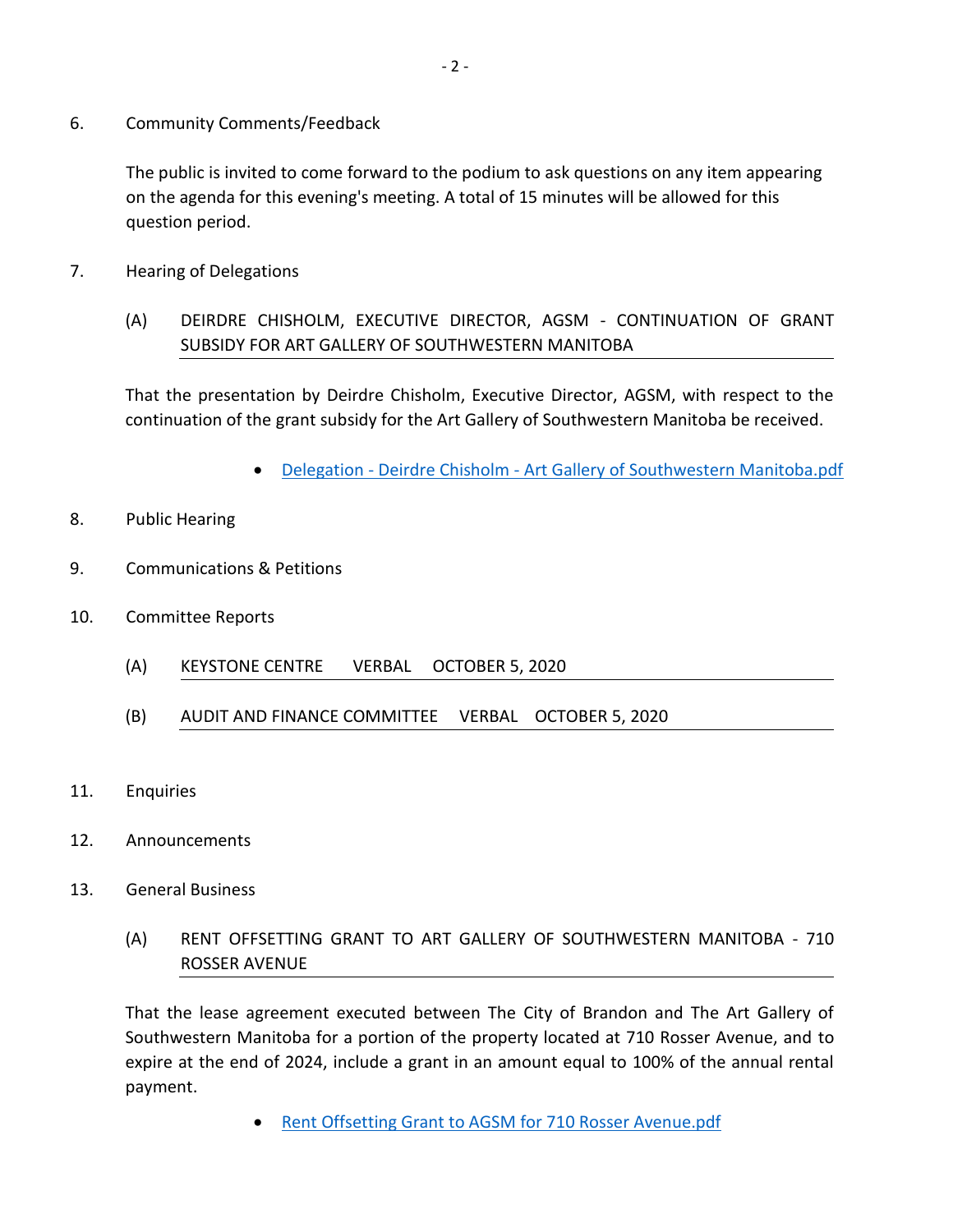## (B) COUNCIL APPOINTMENT TO PERSONNEL COMMITTEE

That the following members of Council be appointed to the Personnel Committee effective October 6, 2020, with terms of office to expire November 16, 2020:

Mayor Rick Chrest (Chair) Councillor Jan Chaboyer Councillor Barry Cullen Councillor Kris Desjarlais

[Council Appointments to Personnel Committee.pdf](https://paperlesscouncil.brandon.ca/attachments/A_2020/GEN_JNJYDVGGPGPUGSZTODWNVYBZFSLZBVXCMISBBXKEYJWFMRJTOJR_Council%20Appointments%20to%20Personnel%20Committee.pdf)

## (C) FUNDING TO COMMUNITY CENTRES FOR OPERATING EXPENSES

That active community centres receive \$5,000 towards operating expenses to be funded by the Central Council of Community Centres allocation approved by City Council during the 2020 budget deliberations.

- [Funding for Community Centre Operating Expense.pdf](https://paperlesscouncil.brandon.ca/attachments/A_2020/GEN_LHWDSDPANDZYJRIXALEXJVYSDSDNMQHBKJMHLVWUOCZKFYAIWDL_Funding%20for%20Community%20Centre%20Operating%20Expense.pdf)
- (D) ALLOCATION TO LAND ACQUISITION RESERVE FROM SALE OF LANDS FOR CONSTRUCTION OF DALY OVERPASS

That the funds received from the sale of lands to Manitoba Infrastructure for construction of the Daly Overpass be deposited into the Land Acquisition Reserve.

- [Allocation to Land Acquisition Reserve From Sale of Lands for Construction](https://paperlesscouncil.brandon.ca/attachments/A_2020/GEN_RZQYZVXBYODBUMYBQIXFFPVMNSAITTOCRNIMLTBZXRUQIQNZISZ_Allocation%20to%20Land%20Acquisition%20Reserve%20From%20Sale%20of%20Lands%20for%20Construction%20of%20Daly%20Overpass.pdf)  [of Daly Overpass.pdf](https://paperlesscouncil.brandon.ca/attachments/A_2020/GEN_RZQYZVXBYODBUMYBQIXFFPVMNSAITTOCRNIMLTBZXRUQIQNZISZ_Allocation%20to%20Land%20Acquisition%20Reserve%20From%20Sale%20of%20Lands%20for%20Construction%20of%20Daly%20Overpass.pdf)
- 14. By-Laws
- NO. 7270 TO REZONE PROPERTY LOCATED AT 1230 18TH STREET NORTH FROM RESIDENTIAL LARGE LOT TO RESIDENTIAL SINGLE DETACHED, RESIDENTIAL LOW DENSITY AND OPEN SPACE ZONES 2ND READING

That By-law No. 7270 to rezone property located at 1230 - 18th Street North (Parcel One: Lot 29, Plan 20556 BLTO in NE 1/4 27-10-19 WPM) from Residential Large Lot (RLL) zone to Residential Single Detached (RSD), Residential Low Density (RLD) and Open Space (OS) zone, be read a second time.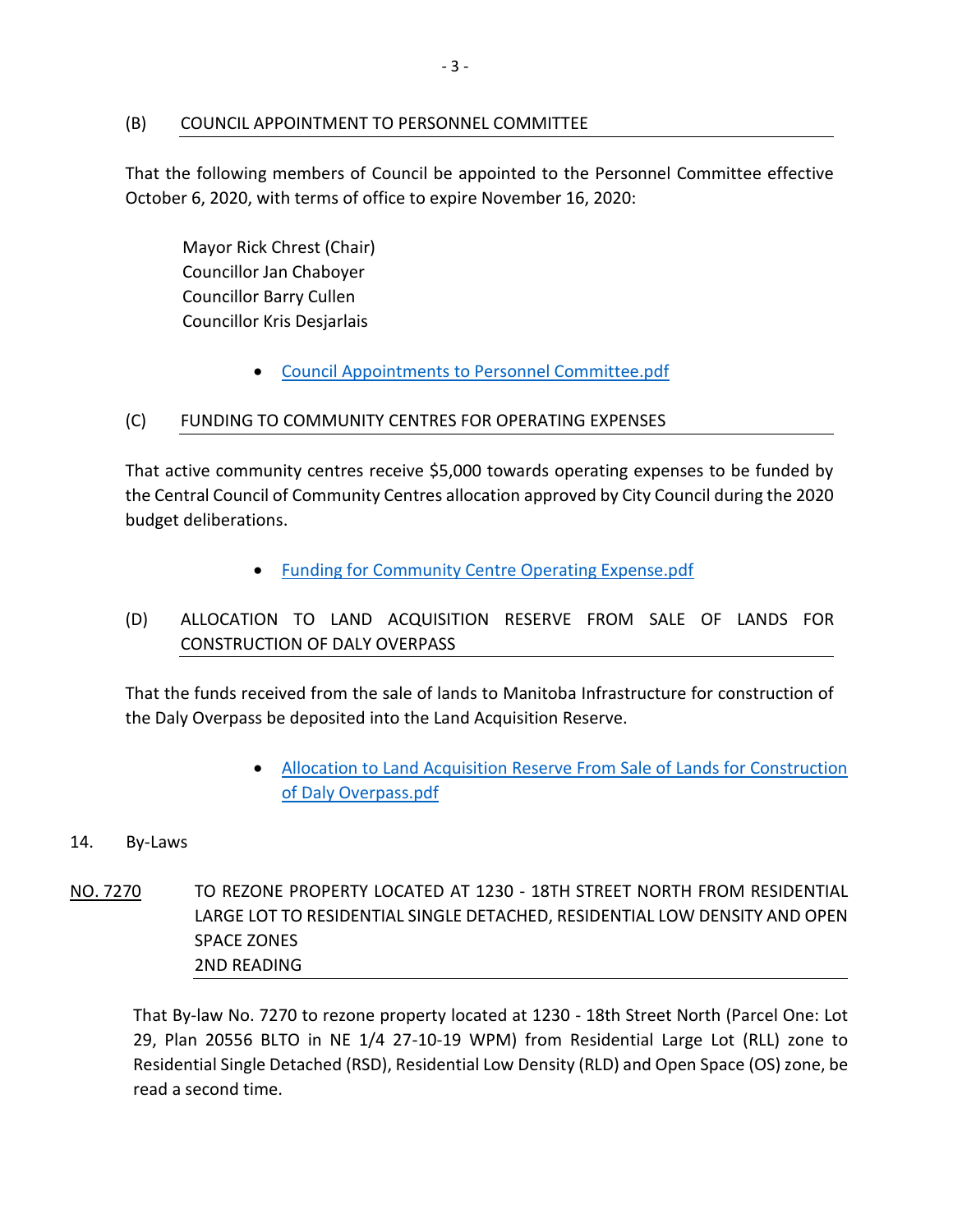And further, that third reading of this by-law be held in abeyance pending the objectors to the by-law be given notice, pursuant to Section 76(3) of The Planning Act, of their right to file a further objection, and the owner or successor entering into a Development Agreement with the City of Brandon subject to the following conditions:

- 1. The Developer agrees to construct a 5 bare land condominium units, a common element and public right-of-way in general consistency with the attached site and elevation plans.
- 2. The Developer agrees legally open and construct the shared access adjacent to 18th Street North for the entire length of the proposed development and as such extend a public water main to service the proposed development. The access and right-of-way shall be 7.3 meters in width and designed to conform to the Brandon Fire and Emergency regulations, City of Brandon Sanitation requirements, the latest edition of the City of Brandon Standard Construction Specifications and Manitoba Infrastructure permit conditions. All costs associated with the construction of the access and water main shall be at the sole cost of the Developer.
- 3. The Developer agrees to maintain, at all times, unimpeded and open access to the properties to the south for the property owners of those properties, City of Brandon sanitation vehicles and City of Brandon Fire and Emergency vehicles during construction of the public right-of-way.
- 4. The Developer agrees to contribute to the Brandon School Division cash in lieu of land dedication in the amount specified by the Brandon School Division. The Developer agrees to submit proof of payment to the City of Brandon prior to the issuance of any development and/or building permits.
- 5. The Developer agrees to provide written confirmation that necessary arrangements have been made for postal service and that the pick-up / drop off location of the community mail box has been determined between the Developer and Canada Post, to the approval of Canada Post.
- 6. The Developers agrees to contribute \$27,863.29 in development charges for network infrastructure. Payment of such contribution is due upon the execution of development agreement in accordance with Schedule B-3 of the Development Charges By-law. Additional development charges will be charged against any future buildings and will be applied at the time of issuance of a building permit.
- 7. The Developer agrees to contribute \$1,871.20 for a cash-in-lieu of land dedication for public reserve purposes. Payment of such contribution is due upon the execution of development agreement.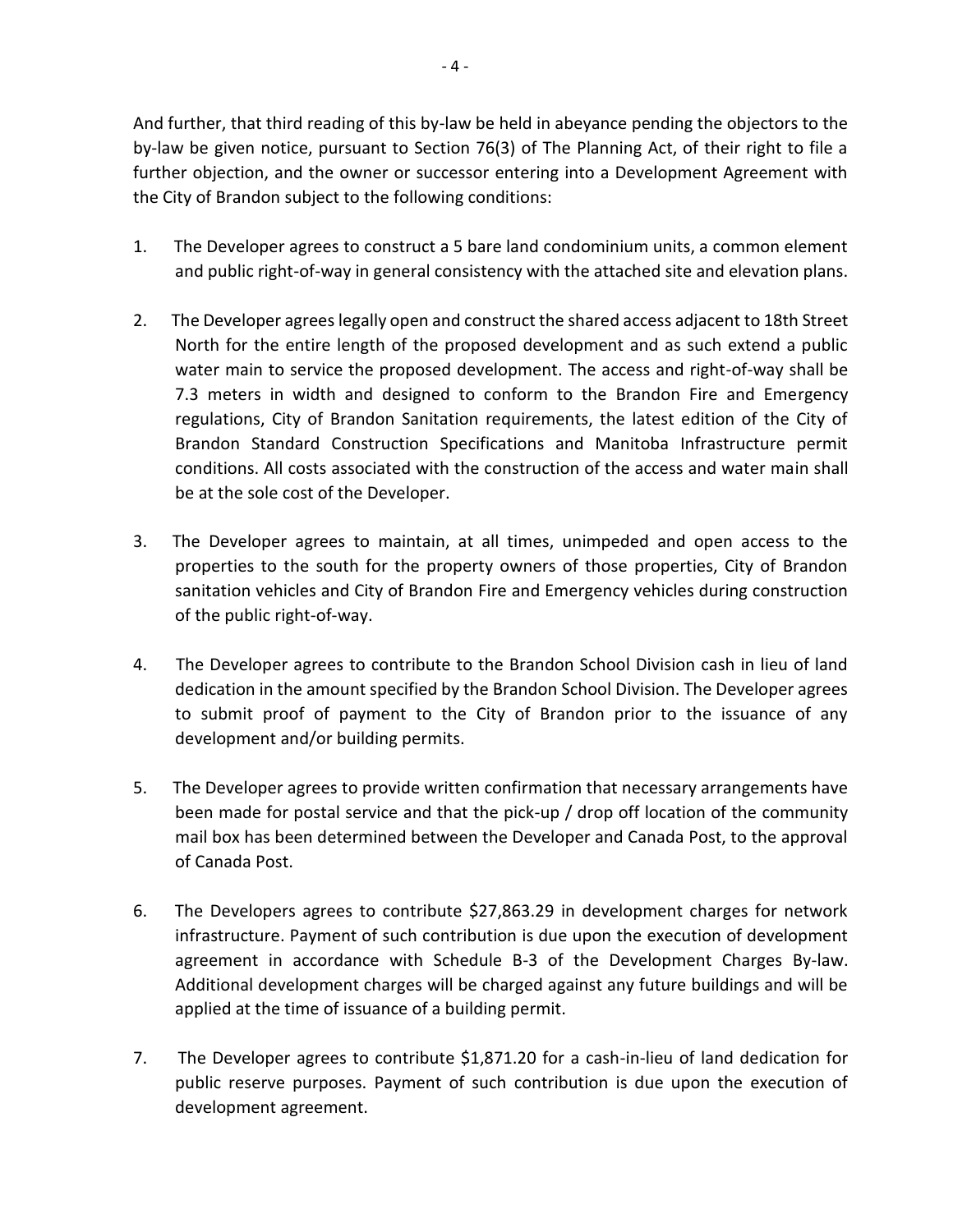- 8. The Developer agrees to apply and receive approval by way of a permit from Manitoba Infrastructure for all work in the 18th Street North provincial right-of-way.
- 9. The Developer agrees to enter into a blanket Easement agreement, over the entire common element, for drainage with the City of Brandon. The drainage Easement Agreement will be registered in series with the Plan of Condominium and Plan of Public Road Opening.
- 10. The Developer agrees to enter into a Private Sewer Agreement with the City of Brandon for the Low Pressure Sewer System, up to and including the connection to a public manhole. The Private Sewer Agreement will be registered in series with the Plan of Condominium and Plan of Public Road Opening.
- 11. The Developer agrees to provide evidence of Easement Agreements with Manitoba Hydro, MTS Inc., and Westman Communications Group, being entered into and registered against title of the Lands, prior to the issuance of any development and/or building permits.
- 12. The Developer agrees to submit a Detailed Cost Estimate for all work to be completed within the City's right-of-way. The detailed cost estimate is to be reviewed and acceptance by the City Engineer, prior to the City executing the development agreement.
- 13. The Developer agrees to submit an Irrevocable Letter of Credit totaling 15% of the accepted detailed cost estimate, prior to the City executing the development agreement.

And that Administration be authorized to prepare a Development Agreement containing all conditions and requirements to protect the City's interests in accordance with any procedures, policies, by-laws and Acts.

By-law No 7270 - to Rezone 1230 - [18th Street North.pdf](https://paperlesscouncil.brandon.ca/attachments/A_2020/BYL_XXQITGHPVJSBSOMFOJICRUIKHHHGOSHJCHUMWTIRYAWXRJNBQOA_By-law%20No%207270%20-%20to%20Rezone%201230%20-%2018th%20Street%20North.pdf)

NO. 7281 TO EXEMPT THE ART GALLERY OF SOUTHWESTERN MANITOBA FROM MUNICIPAL PROPERTY TAXES AT 710 ROSSER AVENUE 1ST READING

That By-law No. 7281 to exempt The Art Gallery of Southwestern Manitoba as an occupier of a portion of the property located at 710 Rosser Avenue (Roll #333252) be read a first time

> By-law No. 7281 - to Exempt the AGSM from [Municipal Property Taxes for](https://paperlesscouncil.brandon.ca/attachments/A_2020/BYL_ORTCEBTSEEASWPYHSYOLEZQEQXGNUPJAZVTEFDMXWSLSETZDZVV_By-law%20No.%207281%20-%20to%20Exempt%20the%20AGSM%20from%20Municipal%20Property%20Taxes%20for%20710%20Rosser%20Avenue.pdf)  [710 Rosser Avenue.pdf](https://paperlesscouncil.brandon.ca/attachments/A_2020/BYL_ORTCEBTSEEASWPYHSYOLEZQEQXGNUPJAZVTEFDMXWSLSETZDZVV_By-law%20No.%207281%20-%20to%20Exempt%20the%20AGSM%20from%20Municipal%20Property%20Taxes%20for%20710%20Rosser%20Avenue.pdf)